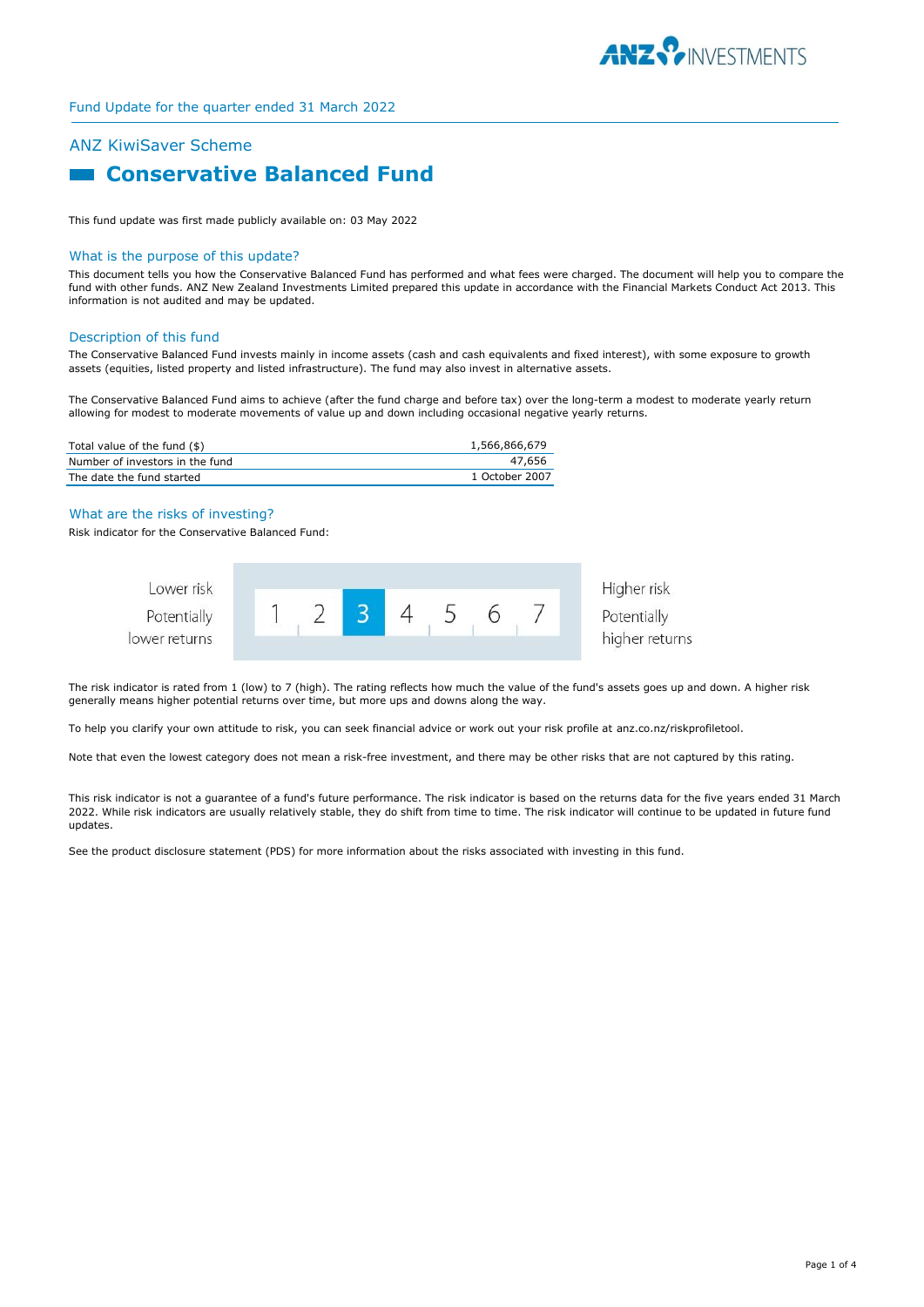# How has the fund performed?

|                                               | Average over past |           |  |
|-----------------------------------------------|-------------------|-----------|--|
|                                               | five years        | Past year |  |
| Annual return                                 |                   |           |  |
| (after deductions for charges and tax)        | 4.46%             | 0.87%     |  |
| <b>Annual return</b>                          |                   |           |  |
| (after deductions for charges but before tax) | 5.29%             | $0.88\%$  |  |
| Market index annual return                    |                   |           |  |
| (reflects no deduction for charges and tax)   | 5.42%             | $0.77\%$  |  |

The market index annual return is calculated using the target investment mix and the indices of each asset class.

Additional information about the market index is available in the statement of investment policy and objectives on the offer register at www.discloseregister.companiesoffice.govt.nz.



#### **Annual return graph**

This shows the return after fund charges and tax for each of the last 10 years ending 31 March. The last bar shows the average annual return for the last 10 years, up to 31 March 2022.

**Important:** This does not tell you how the fund will perform in the future.

Returns in this update are after tax at the highest prescribed investor rate (PIR) of tax for an individual New Zealand resident. Your tax may be lower.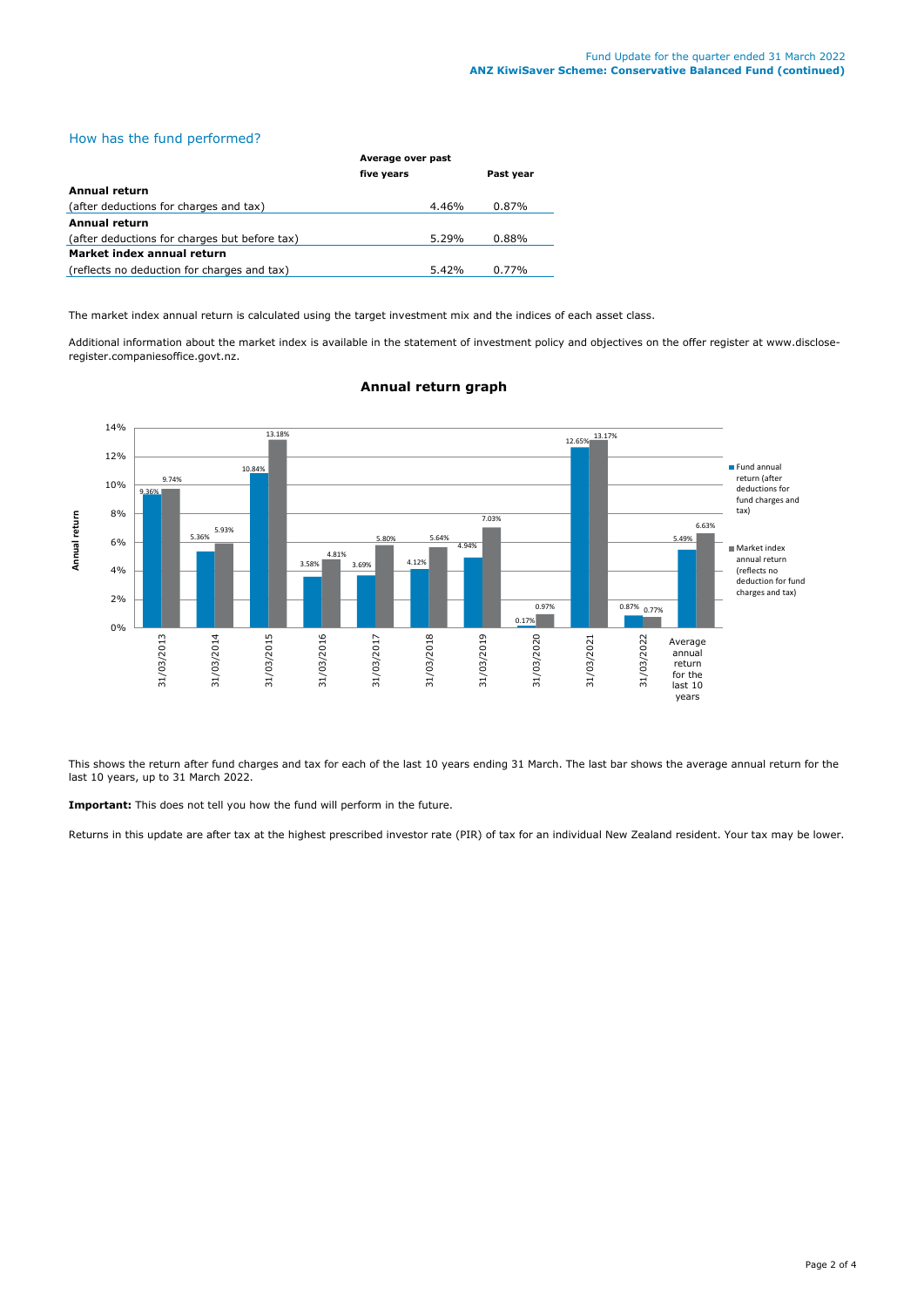#### What fees are investors charged?

Investors in the Conservative Balanced Fund are charged fund charges. In the year to 31 March 2021 these were:

|                                             | % of net asset value |
|---------------------------------------------|----------------------|
| Total fund charges <sup>1*</sup>            | $0.90\%$             |
| Which are made up of:                       |                      |
| Total management and administration charges | $0.90\%$             |
| Including:                                  |                      |
| Manager's basic fee                         | 0.85%                |
| Other management and administration charges | 0.05%                |
| Total performance based fees                | $0.00\%$             |
|                                             |                      |

|                             | Dollar amount per investor |  |
|-----------------------------|----------------------------|--|
| <b>Other charges</b>        |                            |  |
| Membership fee <sup>2</sup> | \$18                       |  |

\*The manager expects that the fund charges for the next scheme year will be less than the fund charges disclosed in this fund update because the manager's basic fee was reduced effective 30 September 2021 from 0.85% to 0.70% per year.

Investors are not currently charged individual action fees for specific actions or decisions (for example, for withdrawing from or switching funds). See the PDS for more information about Scheme fees.

Small differences in fees and charges can have a big impact on your investment over the long term.

#### Example of how this applies to an investor

Sarah had \$10,000 in the fund at the start of the year and did not make any further contributions. At the end of the year, Sarah received a return after fund charges were deducted of \$87 (that is 0.87% of her inital \$10,000). Sarah also paid \$9.00 in other charges. This gives Sarah a total return after tax of \$78.00 for the year.

## What does the fund invest in?

**Actual investment mix<sup>3</sup> Target investment mix<sup>3</sup>**

This shows the types of assets that the fund invests in. This shows the mix of assets that the fund generally intends to invest in.